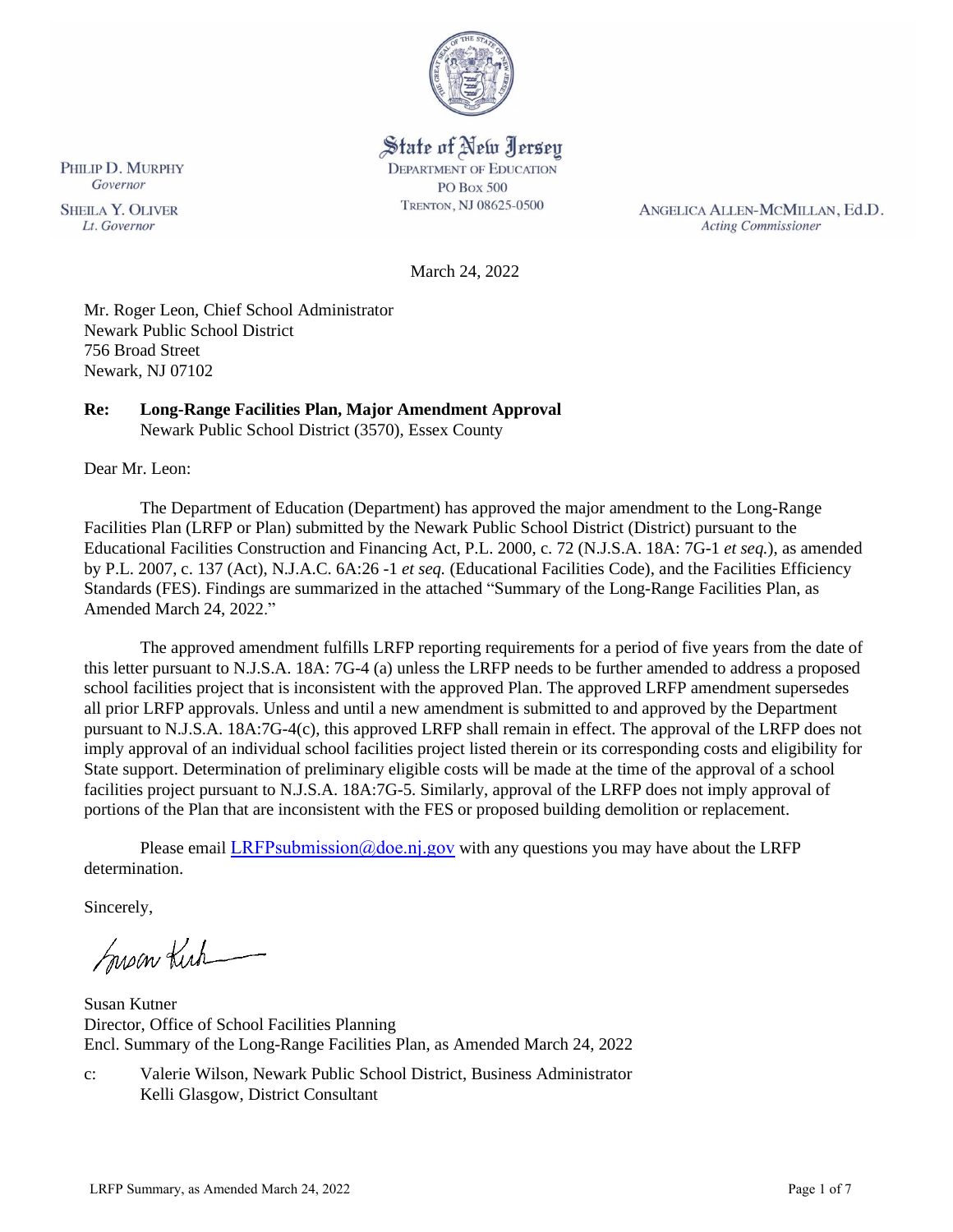# **Newark Public School District (3570) Summary of the Long-Range Facilities Plan, as Amended March 24, 2022**

The Department of Education (Department) has completed its review of the major amendment to the Long-Range Facilities Plan (LRFP or Plan) submitted by the Newark Public School District (District) pursuant to the Educational Facilities Construction and Financing Act, P.L. 2000, c. 72 (N.J.S.A. 18A: 7G-1 *et seq.*), as amended by P.L. 2007, c. 137 (Act), N.J.A.C. 6A:26-1 et seq. (Educational Facilities Code), and the Facilities Efficiency Standards (FES).

The following provides a summary of the District's approved amended LRFP. The summary is based on the standards set forth in the Act, the Educational Facilities Code, the FES, District-reported information in the Department's LRFP reporting system, and supporting documentation. The referenced reports in *italic* text are standard reports available on the Department's LRFP website.

# **1. Inventory Overview**

The District is classified as a SDA District for funding purposes. It provides services for students in grades PK-12.

The District identified existing and proposed schools, sites, buildings, rooms, and site amenities in its LRFP. Table 1 lists the number of existing and proposed district schools, sites, and buildings. Detailed information can be found in the *School Asset Inventory Report* and the *Site Asset Inventory Report.*

**As directed by the Department, school facilities projects that have received initial approval by the Department and have been approved by the voters, if applicable, are represented as "existing" in the LRFP.** Approved projects that include new construction and/or the reconfiguration/reassignment of existing program space are as follows: n/a.

| Category                                     | <b>Existing</b> | <b>Proposed</b> |
|----------------------------------------------|-----------------|-----------------|
| Number of Schools (assigned DOE school code) | 65              | 73              |
| Number of School Buildings <sup>1</sup>      | 73              | 76              |
| Number of Non-School Buildings <sup>2</sup>  |                 |                 |
| Number of Unassigned Former School Buildings |                 |                 |
| Number of Sites                              |                 |                 |

#### **Table 1: Number of Schools, School Buildings, and Sites**

Based on the existing facilities inventory submitted by the District:

Schools using leased buildings (short or long-term): Ann Street School (200); East Ward Elementary School (303); Lafayette Street School (480); Newark School of Data Science and Information Technology (320); Newark School of Fashion and Design (319); South Street School (640)

*<sup>1</sup>* Includes district-owned buildings and long-term leases serving students in district-operated programs

<sup>&</sup>lt;sup>2</sup> Includes occupied district-owned buildings not associated with a school, such as administrative buildings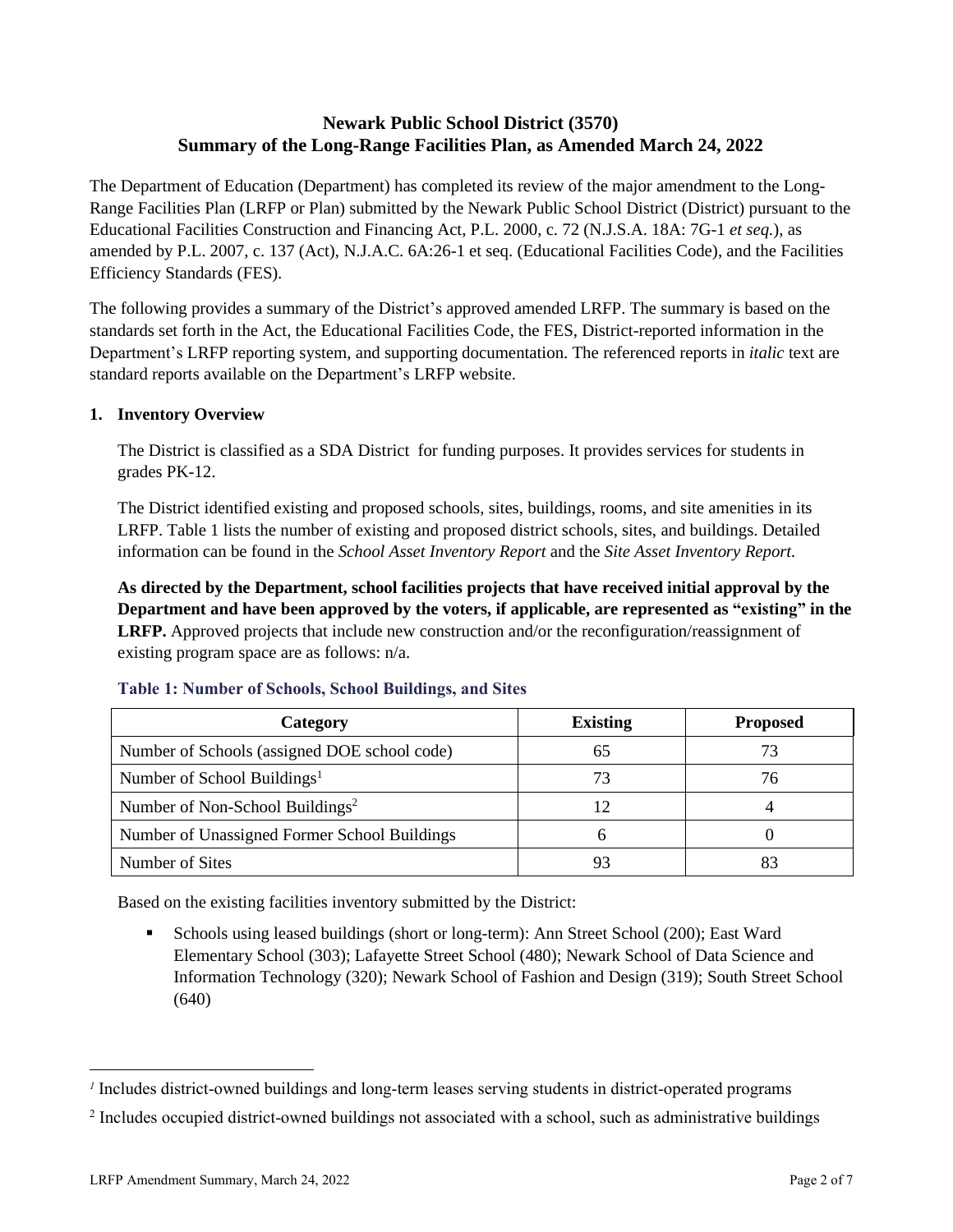- Schools using temporary classroom units (TCUs), excluding TCUs supporting construction: Abington Avenue School (170); Ann Street School (200); Hawkins Street School (460); Lafayette Street School (480); Lincoln Elementary School (490); McKinley School (520); Oliver Street School (590); Raphael Hernandez School (575); Ridge Street School (610); Roberto Clemente Elementary School (615); Salome Urena Elementary School (317); Wilson Avenue School (750)
- Vacant/unassigned former school buildings (excludes buildings leased to charter schools): Fifteenth Avenue; Clinton Avenue; William Brown Academy; Boylan Street ECC; South Street (original building); Alexander Street

# **Findings:**

The Department has determined that the proposed inventory is adequate for approval of the District's LRFP amendment. However, the LRFP determination does not imply approval of an individual school facilities project listed within the LRFP; the District must submit individual project applications for project approval.

#### **2. District Enrollments**

The District determined the number of students, or "proposed enrollments," to be accommodated for LRFP planning purposes on a district-wide basis and in each school.

The Department minimally requires the submission of a standard cohort-survival projection using historic enrollment data from the Application for School State Aid (ASSA) or NJ Smart. The cohort-survival method projection method forecasts future students based upon the survival of the existing student population as it moves from grade to grade. A survival ratio of less than 1.00 indicates a loss of students, while a survival ratio of more than 1.00 indicates the class size is increasing. For example, if a survival ratio tracking first to second grade is computed to be 1.05, the grade size is increasing by 5% from one year to the next. The cohort-survival projection methodology works well for communities with stable demographic conditions. Atypical events impacting housing or enrollments, such as an economic downturn that halts new housing construction or the opening of a charter or private school, typically makes a cohort-survival projection less reliable.

#### **Proposed enrollments are based on a standard cohort-survival enrollment projection.**

Adequate supporting documentation was submitted to the Department to justify the proposed enrollments. Table 2 provides a comparison of existing and projected enrollments. All totals include special education students.

|                              | <b>Existing Enrollments</b> | <b>District Proposed Enrollments</b> |
|------------------------------|-----------------------------|--------------------------------------|
| <b>Grades</b>                | 2020-21                     | 2023-24                              |
| PK (excl. private providers) | 2,098                       | 3,037                                |
| Grades K to 5                | 15,840                      | 16,067                               |
| Grades 6 to 8                | 8.549                       | 7,985                                |
| Grades 9 to 12               | 9,882                       | 10,532                               |
| <b>Totals PK to 12</b>       | 36,369                      | 37,621                               |

#### **Table 2: Enrollments**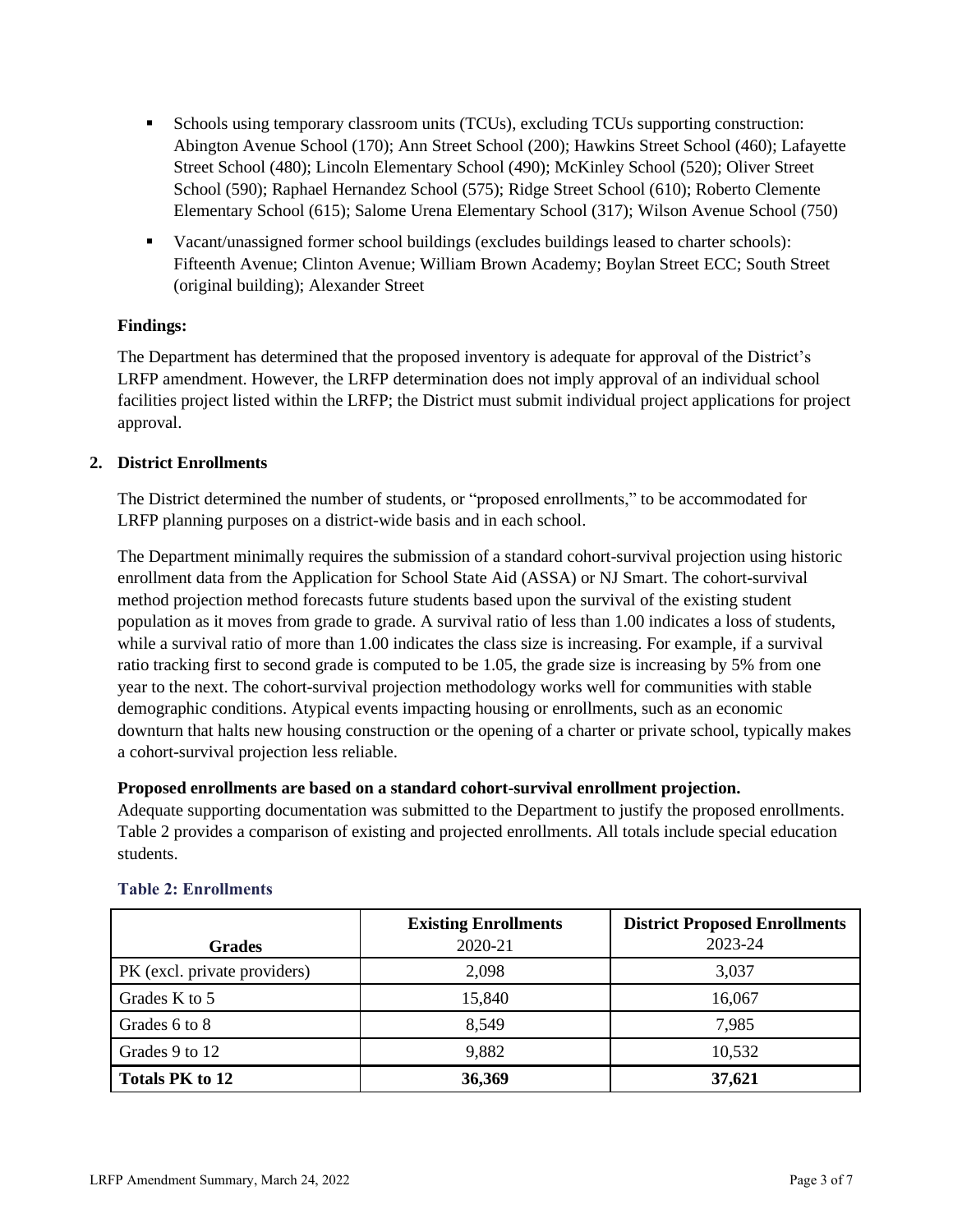# **Findings:**

The Department has determined the District's proposed enrollments to be acceptable for approval of the District's LRFP amendment. The Department will require a current enrollment projection at the time an application for a school facilities project is submitted incorporating the District's most recent enrollments in order to verify that the LRFP's planned capacity is appropriate for the updated enrollments.

# **3. District Practices Capacity**

Based on information provided in the room inventories, District Practices Capacity was calculated for each school building to determine whether adequate capacity is proposed for the projected enrollments based on district scheduling and class size practices. The capacity totals assume instructional buildings can be fully utilized regardless of school sending areas, transportation, and other operational issues. The calculations only consider district-owned buildings and long-term leases; short term leases and temporary buildings are excluded. **A capacity utilization factor of 90% for classrooms serving grades K–8 and 85% for classrooms serving grades 9–12 is applied in accordance with the FES.** No capacity utilization factor is applied to preschool classrooms.

In certain cases, districts may achieve adequate District Practices Capacity to accommodate enrollments but provide inadequate square feet per student in accordance with the FES, resulting in educational adequacy issues and "Unhoused Students." Unhoused students are considered in the "Functional Capacity" calculations used to determine potential State support for school facilities projects and are analyzed in Section 4.

Table 3 provides a summary of proposed enrollments and existing and proposed District-wide capacities. Detailed information can be found in the LRFP website reports titled *FES and District Practices Capacity Report, Existing Rooms Inventory Report, and Proposed Rooms Inventory Report.*

| <b>Grades</b>              | <b>Proposed</b><br><b>Enrollments</b> | <b>Existing</b><br><b>District</b><br><b>Practices</b><br>Capacity | <b>Existing</b><br>Deviation* | <b>Proposed</b><br><b>District</b><br><b>Practices</b><br>Capacity | <b>Proposed</b><br>Deviation* |
|----------------------------|---------------------------------------|--------------------------------------------------------------------|-------------------------------|--------------------------------------------------------------------|-------------------------------|
| Elementary ( $PK$ to 5)    | 19,104                                | 18,376.22                                                          | $-727.78$                     | 20,596.88                                                          | 1,492.88                      |
| Middle $(6 \text{ to } 8)$ | 7,985                                 | 7,499.97                                                           | $-485.03$                     | 8,577.10                                                           | 592.10                        |
| High $(9 \text{ to } 12)$  | 10,532                                | 10,188.82                                                          | $-343.18$                     | 11,348.47                                                          | 816.47                        |
| <b>District Totals</b>     | 37,621                                | 36,064.99                                                          | $-1,556.01$                   | 40,522.44                                                          | 2,901.44                      |

# **Table 3: District Practices Capacity Analysis**

*\** Positive numbers signify surplus capacity; negative numbers signify inadequate capacity. Negative values for District Practices capacity are acceptable for approval if proposed enrollments do not exceed 100% capacity utilization.

Considerations:

■ Based on the proposed enrollments and existing room inventories, the District is projected to have inadequate capacity for the following grade groups, assuming all school buildings can be fully utilized (100% capacity utilization): PK-5, 6-8, 9-12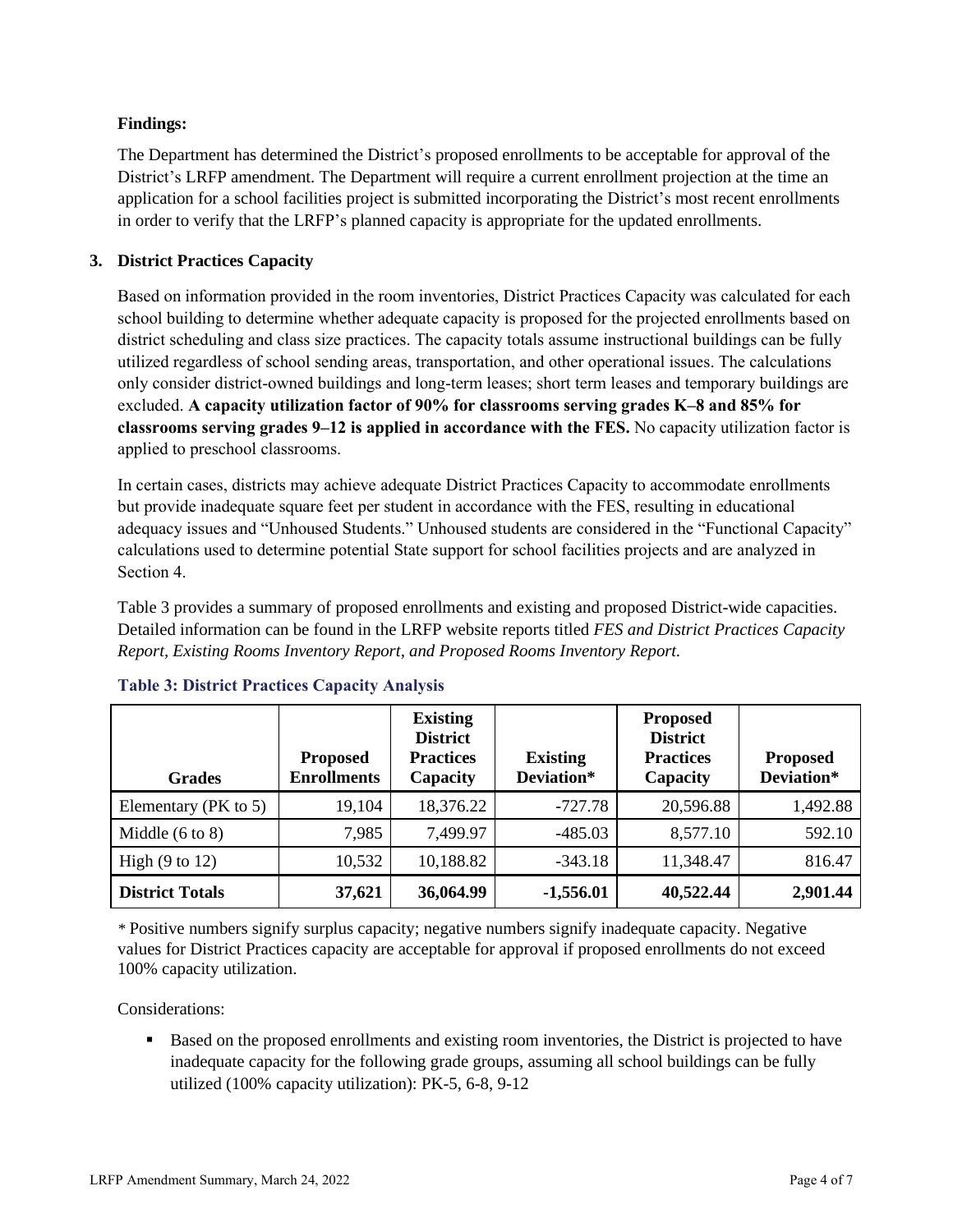- Adequate justification has been provided by the District if the proposed capacity for a school significantly deviates from the proposed enrollments. Generally, surplus capacity is acceptable for LRFP approval if additional capacity is not proposed through new construction.
- **EXECUTE:** Newark Public Schools a geographically large school district divided by highways and with many school building locations determined over seventy-five years ago. Therefore, certain areas of the district are experiencing overcrowding due to demographic shifts that cannot be alleviated by capacity availability elsewhere in the district.

#### **Findings:**

The Department has determined that proposed District capacity, in accordance with the proposed enrollments, is adequate for approval of the District's LRFP amendment. The Department will require a current enrollment projection at the time an application for a school facilities project is submitted, incorporating the District's most recent Fall Enrollment Report, in order to verify that the LRFP's planned capacity meets the District's updated enrollments.

#### **4. New Construction Funding Eligibility**

*Functional Capacity* was calculated and compared to the proposed enrollments to provide a **preliminary estimate** of Unhoused Students and new construction funding eligibility. At this time, all proposed enrollments, including preschool, are considered eligible for funding. **A final determination will be made at the time of project application approval.**

*Functional Capacity* is the adjusted gross square footage of a school building *(total gross square feet minus excluded space)* divided by the minimum area allowance per full-time equivalent student for the grade level contained therein. *Unhoused Students* is the number of students projected to be enrolled in the District that exceeds the Functional Capacity of the District's schools pursuant to N.J.A.C. 6A:26-2.2(c). *Excluded Square Feet* includes (1) square footage exceeding the FES for any pre-kindergarten, kindergarten, general education, or self-contained special education classroom; (2) grossing factor square footage *(corridors, stairs, mechanical rooms, etc.)* that exceeds the FES allowance, and (3) square feet proposed to be demolished or discontinued from use. Excluded square feet may be revised during the review process for individual school facilities projects.

Table 4 provides a preliminary assessment of the Functional Capacity, Unhoused Students, and Estimated Maximum Approved Area for Unhoused Students for each FES grade group. The calculations exclude temporary facilities and short-term leased buildings. School buildings proposed for whole or partial demolition or reassignment to a non-school use are excluded from the calculations pending project application review. If a building is proposed to be reassigned to a different school, the square footage is applied to the proposed grades after reassignment. Buildings that are not assigned to a school are excluded from the calculations. Detailed information concerning the calculations can be found in the *Functional Capacity and Unhoused Students Report* and the *Excluded Square Footage Report.*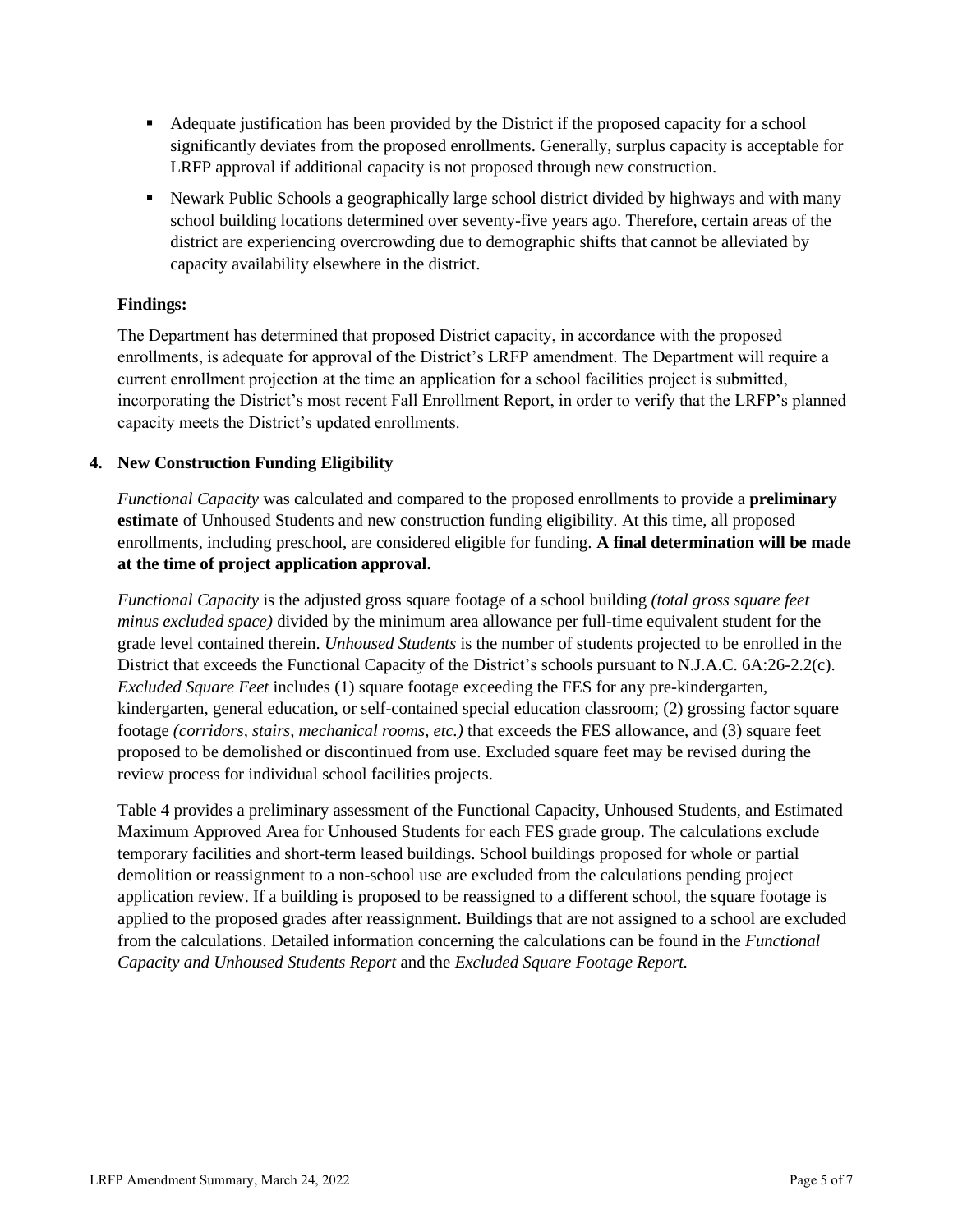| Category                                     | $PK/K$ to 5 | 6 to 8    | 9 to 12   | <b>Total</b> |
|----------------------------------------------|-------------|-----------|-----------|--------------|
| Eligible PK /K-12 Proposed Enrollments       | 19,104      | 7,985     | 10,532    |              |
| FES Area Allowance (SF/student)              | 125.00      | 134.00    | 151.00    |              |
| <b>Prior to Completion of Proposed Work:</b> |             |           |           |              |
| <b>Existing Gross Square Feet</b>            | 2,908,641   | 1,212,215 | 2,674,374 | 6,795,231    |
| <b>Adjusted Gross Square Feet</b>            | 2,402,827   | 997,565   | 2,295,407 | 5,695,799    |
| <b>Adjusted Functional Capacity</b>          | 19,222.61   | 7,796.66  | 15,201.37 |              |
| <b>Unhoused Students</b>                     | 0.00        | 188.34    | 0.00      |              |
| Est. Max. Area for Unhoused Students         | 0.00        | 25,238.06 | 0.00      |              |
| <b>After Completion of Proposed Work:</b>    |             |           |           |              |
| Gross Square Feet                            | 3,763,824   | 1,525,115 | 2,832,129 | 8,121,068    |
| New Gross Square Feet                        | 1,076,485   | 409,392   | $\Omega$  | 1,485,877    |
| <b>Adjusted Gross Square Feet</b>            | 3,479,313   | 1,406,956 | 2,295,407 | 7,181,676    |
| <b>Functional Capacity</b>                   | 27,834.50   | 10,999.30 | 15,201.27 |              |
| <b>Unhoused Students after Construction</b>  | 0.00        | 0.00      | 0.00      |              |
| Est. Max. Area Remaining                     | 0.00        | 0.00      | 0.00      |              |

#### **Table 4: Estimated Maximum Approved Area for Unhoused Students**

Facilities used for non-instructional or non-educational purposes are ineligible for State support under the Act. However, projects for such facilities shall be reviewed by the Department to determine whether they are consistent with the District's LRFP and whether the facility, if it is to house students (full or part time) conforms to educational adequacy requirements. These projects shall conform to all applicable statutes and regulations.

Estimated costs represented in the LRFP by the District are for capital planning purposes only. The estimates are not intended to represent preliminary eligible costs or final eligible costs of approved school facilities projects.

Considerations:

- The District does not have approved projects pending completion, as noted in Section 1, that impact the Functional Capacity calculations.
- **The Functional Capacity calculations** *exclude* square feet proposed for demolition or discontinuation for the following FES grade groups and school buildings pending a feasibility study and project review: PK-5, 6-8.
- **Based on the preliminary assessment, the District has Unhoused Students prior to the completion** of proposed work for the following FES grade groups: 6-8.
- New construction is proposed for the following FES grade groups: PK-5, 6-8.
- Proposed new construction exceeds the estimated maximum area allowance for Unhoused Students prior to the completion of the proposed work for the following grade groups: PK-5, 6-8.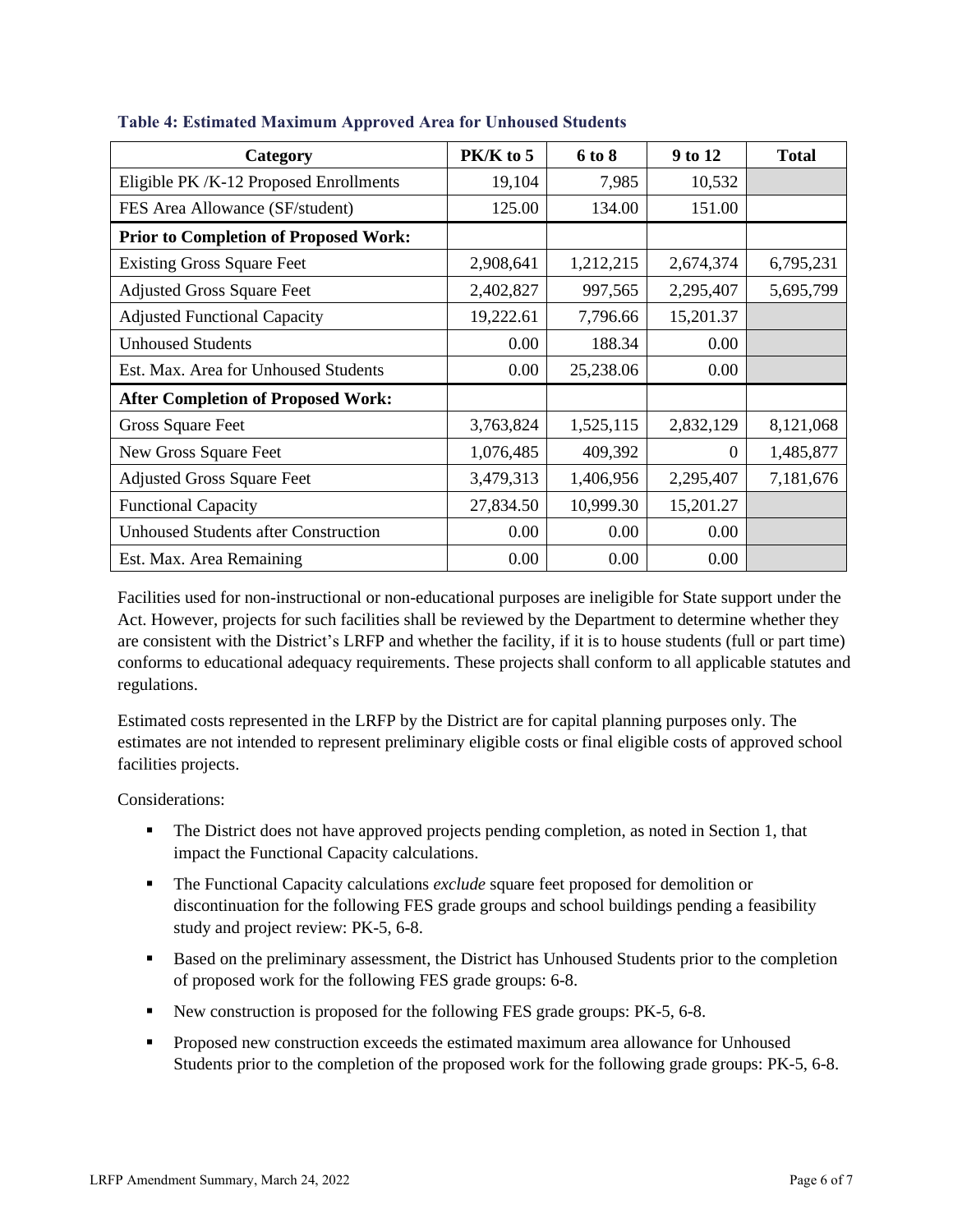**• The District, based on the preliminary LRFP assessment, will not have Unhoused Students after** completion of the proposed LRFP work. If the District is projected to have Unhoused Students, adequate justification has been provided to confirm educational adequacy in accordance with Section 6 of this determination.

## **Findings:**

Functional Capacity and Unhoused Students calculated in the LRFP are preliminary estimates. Preliminary Eligible Costs (PEC) and Final Eligible Costs (FEC) will be included in the review process for specific school facilities projects. A feasibility study undertaken by the District is required if building demolition or replacement is proposed per N.J.A.C. 6A:26-2.3(b)(10).

#### **5. Proposed Work**

The District assessed program space, capacity, and physical plant deficiencies to determine corrective actions. Capital maintenance, or *"system actions,"* address physical plant deficiencies due to operational, building code, and /or life cycle issues. Inventory changes, or *"inventory actions,*" add, alter, or eliminate sites, site amenities, buildings, and/or rooms.

The Act (N.J.S.A. 18A:7G-7b) provides that all school facilities shall be deemed suitable for rehabilitation unless a pre-construction evaluation undertaken by the District demonstrates to the satisfaction of the Commissioner that the structure might pose a risk to the safety of the occupants even after rehabilitation or that rehabilitation is not cost-effective. Pursuant to N.J.A.C. 6A:26-2.3(b)(10), the Commissioner may identify school facilities for which new construction is proposed in lieu of rehabilitation for which it appears from the information presented that new construction is justified, provided, however, that for such school facilities so identified, the District must submit a feasibility study as part of the application for the specific school facilities project. The cost of each proposed building replacement is compared to the cost of additions or rehabilitation required to eliminate health and safety deficiencies and to achieve the District's programmatic model.

Table 5 lists the scope of work proposed for each school based on the building(s) serving their student population. Proposed inventory changes are described in the LRFP website reports titled *"School Asset Inventory Report and "Proposed Room Inventory Report."* Information concerning proposed systems work, or capital maintenance can be found in a supporting document submitted by the District.

With the completion of the proposed work, the following schools are proposed to be eliminated: n/a; the following schools are proposed to be added: Boylan Street School; Dayton Street School; Fifteenth Avenue School; Harold Wilson School; Maple Avenue School; Morton Street School; New East Ward School at South Street; Newark School of Architecture and Design.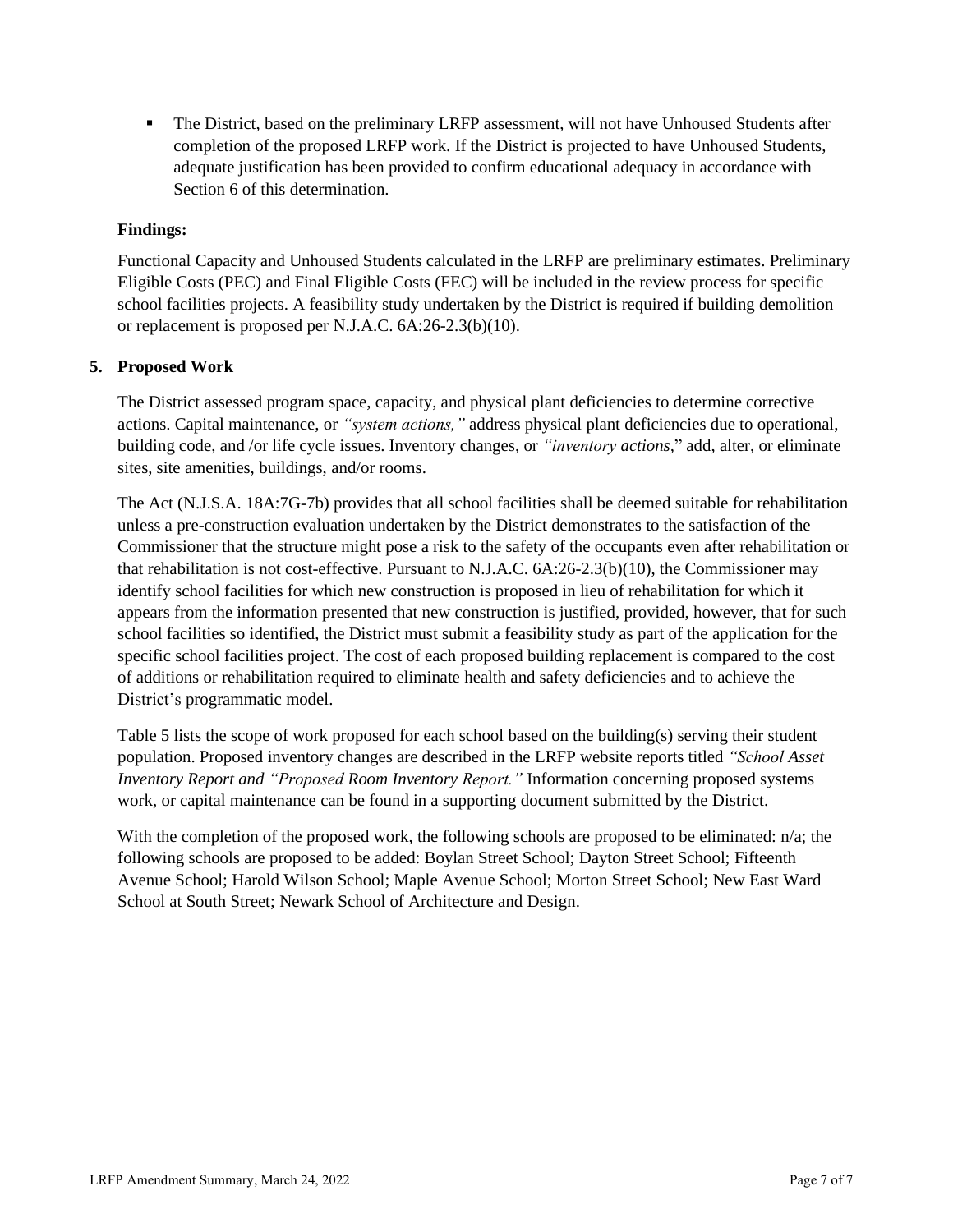#### **Table 5: School Building Scope of Work**

| <b>Proposed Scope of Work</b>                                                                  | <b>Applicable Schools</b>                                                                                                                                                                                                                                                                                                          |
|------------------------------------------------------------------------------------------------|------------------------------------------------------------------------------------------------------------------------------------------------------------------------------------------------------------------------------------------------------------------------------------------------------------------------------------|
| <b>Renovation only</b> (no new construction)                                                   |                                                                                                                                                                                                                                                                                                                                    |
| System actions only (no inventory actions)                                                     | All school buildings                                                                                                                                                                                                                                                                                                               |
| Existing inventory actions only (no systems actions)                                           | n/a                                                                                                                                                                                                                                                                                                                                |
| Systems and inventory changes                                                                  | n/a                                                                                                                                                                                                                                                                                                                                |
| <b>New construction and leases</b>                                                             |                                                                                                                                                                                                                                                                                                                                    |
| Building addition only (no systems actions)                                                    | n/a                                                                                                                                                                                                                                                                                                                                |
| Renovation and building addition (system, existing<br>inventory, and new construction actions) | n/a                                                                                                                                                                                                                                                                                                                                |
| New building on existing site                                                                  | n/a                                                                                                                                                                                                                                                                                                                                |
| New building on new or expanded site                                                           | Abington Avenue School (170); Ann Street<br>School (200); Boylan Street School; Dayton<br>Street School; East Ward Elementary School<br>(303); Fifteenth Avenue School; Harold<br>Wilson School; Maple Avenue School;<br>Morton Street School; New East Ward<br>School at South Street                                             |
| New leased building                                                                            | Newark School of Architecture and Design                                                                                                                                                                                                                                                                                           |
| Site and building disposal (in addition to above scopes)                                       |                                                                                                                                                                                                                                                                                                                                    |
| Partial building demolition                                                                    | n/a                                                                                                                                                                                                                                                                                                                                |
| Whole building demolition                                                                      | Abington Avenue School (170); Ann Street<br>School (200); former Boylan Street School;<br>former Dayton Street School; East Ward<br>Elementary School (303); former Fifteenth<br>Avenue School; former Harold Wilson<br>School; former Maple Avenue School;<br>former Morton Street School; original South<br><b>Street School</b> |
| Site and building disposal or discontinuation of use                                           | All leased annex buildings; former Clinton<br>Avenue School; former William Brown<br>Academy                                                                                                                                                                                                                                       |

#### **Findings:**

The Department has determined that the proposed work is adequate for approval of the District's LRFP amendment. However, Department approval of proposed work in the LRFP does not imply the District may proceed with a school facilities project. The District must submit individual project applications with cost estimates for Department project approval. Both school facilities project approval and other capital project review require consistency with the District's approved LRFP.